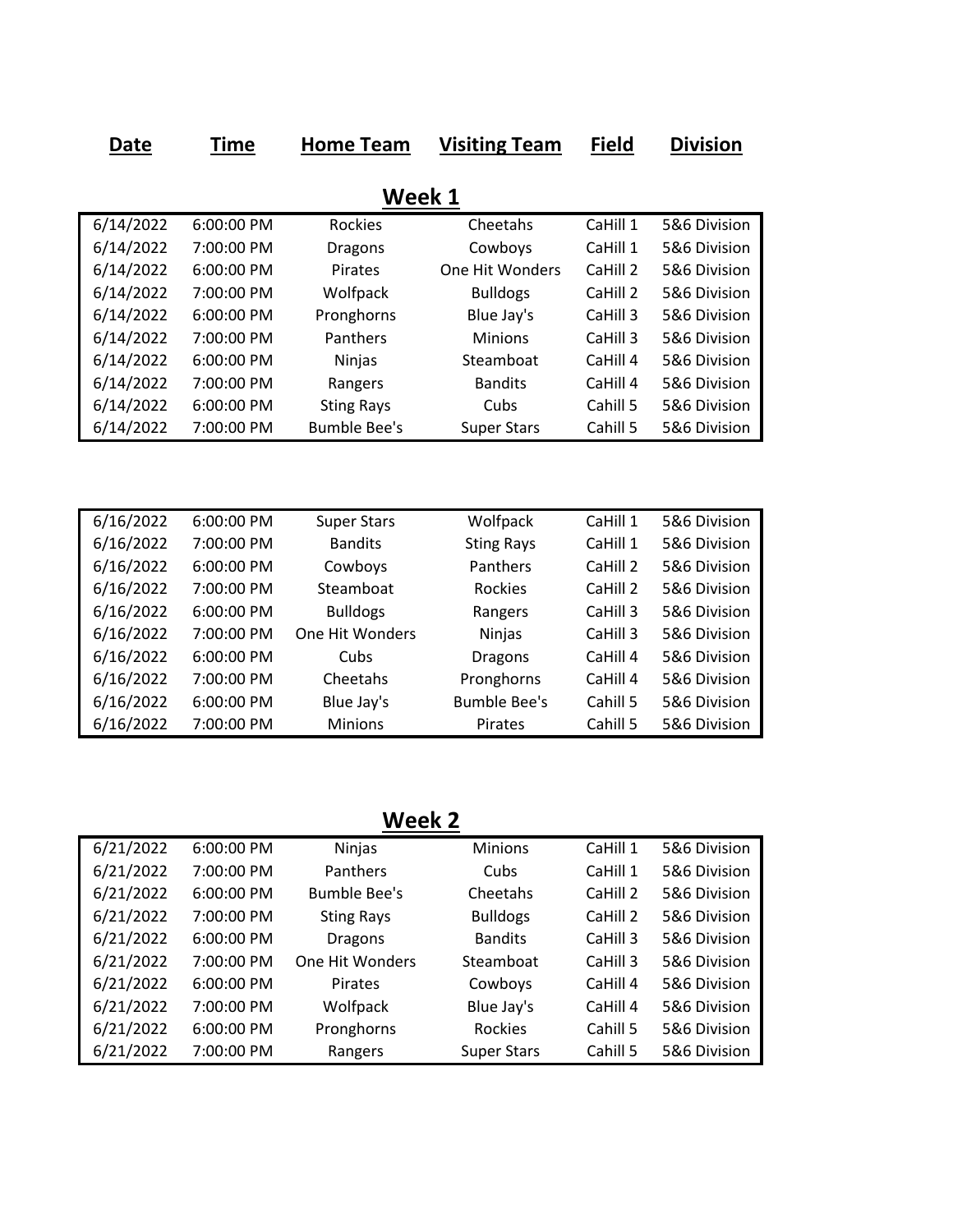| 6/23/2022 | 6:00:00 PM | Cheetahs           | Wolfpack            | CaHill 1 | 5&6 Division |
|-----------|------------|--------------------|---------------------|----------|--------------|
| 6/23/2022 | 7:00:00 PM | Blue Jay's         | Rangers             | CaHill 1 | 5&6 Division |
| 6/23/2022 | 6:00:00 PM | <b>Bandits</b>     | Panthers            | CaHill 2 | 5&6 Division |
| 6/23/2022 | 7:00:00 PM | Cowboys            | Ninjas              | CaHill 2 | 5&6 Division |
| 6/23/2022 | 6:00:00 PM | <b>Super Stars</b> | <b>Sting Rays</b>   | CaHill 3 | 5&6 Division |
| 6/23/2022 | 7:00:00 PM | Cubs               | Pirates             | CaHill 3 | 5&6 Division |
| 6/23/2022 | 6:00:00 PM | <b>Minions</b>     | One Hit Wonders     | CaHill 4 | 5&6 Division |
| 6/23/2022 | 7:00:00 PM | <b>Rockies</b>     | <b>Bumble Bee's</b> | CaHill 4 | 5&6 Division |
| 6/23/2022 | 6:00:00 PM | Steamboat          | Pronghorns          | Cahill 5 | 5&6 Division |
| 6/23/2022 | 7:00:00 PM | <b>Bulldogs</b>    | <b>Dragons</b>      | Cahill 5 | 5&6 Division |

## **Week 3**

| 6/28/2022 | 6:00:00 PM | Panthers            | <b>Bulldogs</b>    | CaHill 1 | 5&6 Division |
|-----------|------------|---------------------|--------------------|----------|--------------|
| 6/28/2022 | 7:00:00 PM | <b>Bumble Bee's</b> | Pronghorns         | CaHill 1 | 5&6 Division |
| 6/28/2022 | 6:00:00 PM | <b>Sting Rays</b>   | Blue Jay's         | CaHill 2 | 5&6 Division |
| 6/28/2022 | 7:00:00 PM | Rangers             | Cheetahs           | CaHill 2 | 5&6 Division |
| 6/28/2022 | 6:00:00 PM | <b>Minions</b>      | Steamboat          | CaHill 3 | 5&6 Division |
| 6/28/2022 | 7:00:00 PM | Pirates             | <b>Bandits</b>     | CaHill 3 | 5&6 Division |
| 6/28/2022 | 6:00:00 PM | Ninjas              | Cubs               | CaHill 4 | 5&6 Division |
| 6/28/2022 | 7:00:00 PM | <b>Dragons</b>      | <b>Super Stars</b> | CaHill 4 | 5&6 Division |
| 6/28/2022 | 6:00:00 PM | One Hit Wonders     | Cowboys            | Cahill 5 | 5&6 Division |
| 6/28/2022 | 7:00:00 PM | Wolfpack            | Rockies            | Cahill 5 | 5&6 Division |

| 6/30/2022 | 6:00:00 PM   | <b>Bandits</b>     | Ninjas              | CaHill 1 | 5&6 Division |
|-----------|--------------|--------------------|---------------------|----------|--------------|
| 6/30/2022 | 7:00:00 PM   | Cubs               | One Hit Wonders     | CaHill 1 | 5&6 Division |
| 6/30/2022 | 6:00:00 PM   | Pronghorns         | Wolfpack            | CaHill 2 | 5&6 Division |
| 6/30/2022 | 7:00:00 PM   | Cowboys            | <b>Minions</b>      | CaHill 2 | 5&6 Division |
| 6/30/2022 | $6:00:00$ PM | <b>Rockies</b>     | Rangers             | CaHill 3 | 5&6 Division |
| 6/30/2022 | 7:00:00 PM   | Blue Jay's         | <b>Dragons</b>      | CaHill 3 | 5&6 Division |
| 6/30/2022 | 6:00:00 PM   | <b>Bulldogs</b>    | Pirates             | CaHill 4 | 5&6 Division |
| 6/30/2022 | 7:00:00 PM   | <b>Super Stars</b> | Panthers            | CaHill 4 | 5&6 Division |
| 6/30/2022 | $6:00:00$ PM | Steamboat          | <b>Bumble Bee's</b> | Cahill 5 | 5&6 Division |
| 6/30/2022 | 7:00:00 PM   | Cheetahs           | <b>Sting Rays</b>   | Cahill 5 | 5&6 Division |